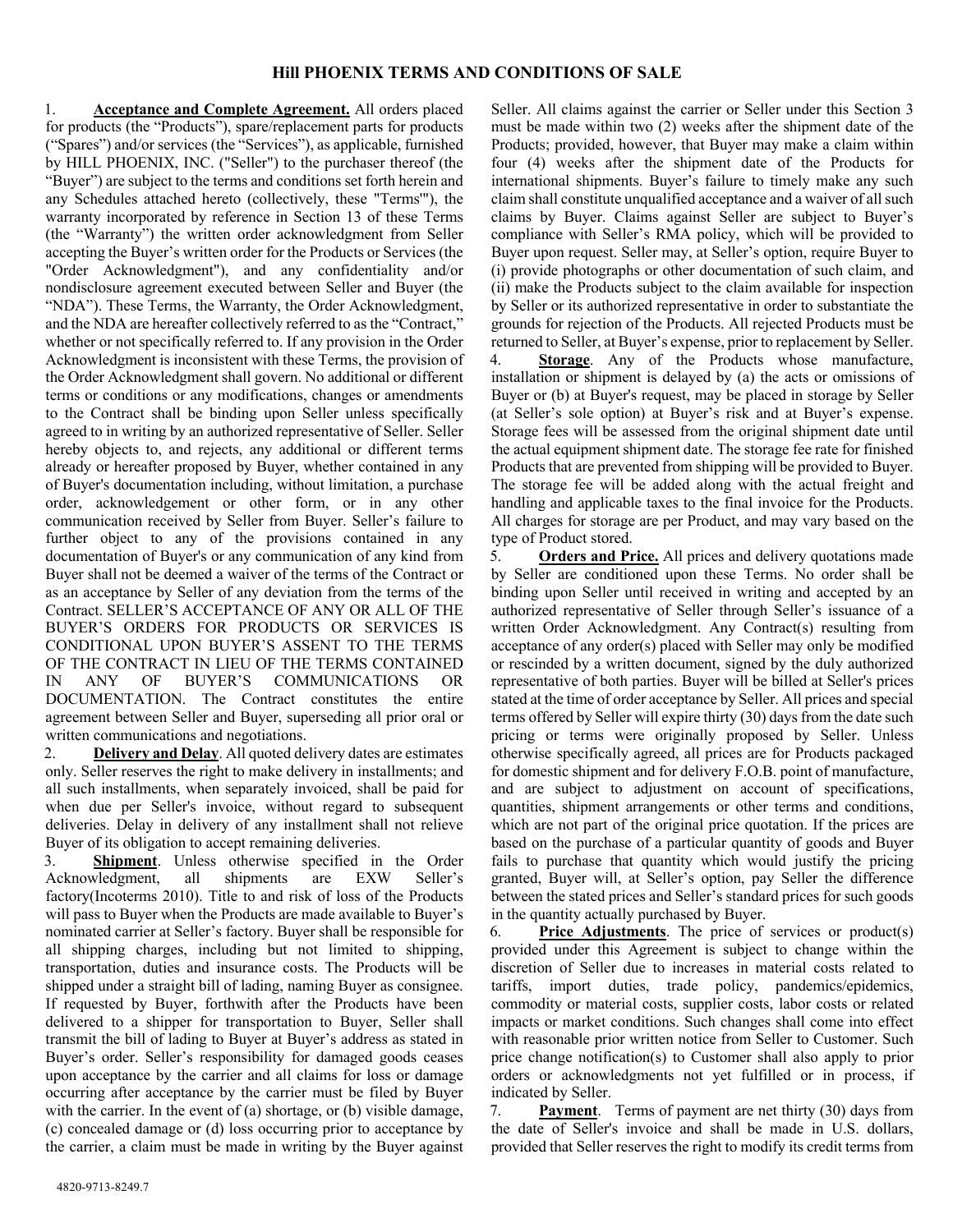time to time. If delivery is delayed by Buyer, date of notice of readiness for delivery shall be deemed to be date of delivery for invoice purposes. Any late payments are subject to a finance charge of the lesser of 1.5% per month (18% per annum) or the maximum amount allowed by law. If Seller accepts partial payment in an amount less than the full amount of any invoice, such acceptance shall neither constitute a waiver of Seller's right to collect the balance nor an accord and satisfaction, notwithstanding Seller's endorsement of a check or other instrument. In the event of Buyer's bankruptcy or insolvency, Seller shall be entitled to cancel any order then outstanding without waiving any claims in law or equity. Buyer shall have no right to withhold any amount due Seller under the Contract because of a claim Buyer may have against Seller. If Seller engages counsel in respect of any late payment or default, Buyer will pay, in addition to the balance then due and owing, all collection costs, court costs, administrative costs, investigation costs, reasonable attorneys' fees and all other incidental costs, charges or expenses incurred in the collection of past due amounts or otherwise resulting or arising from any breach by Buyer of the Contract. In addition to all other remedies available under the Contract or at law (which Seller does not waive by the exercise of any rights under the Contract), Seller shall be entitled to withdraw credit or suspend or cancel the delivery of any Products or provision of any Services, under this or any other Contract between the parties, if Buyer fails to pay any amount when due hereunder and such failure continues for five (5) days following written notice to Buyer thereof.

8. **Taxes and Other Charges**. Unless otherwise specified or required by law, all prices will be quoted and billed exclusive of customs, duties or taxes, and Buyer shall be responsible for all such applicable duties and taxes (exclusive of taxes on Seller's income). If exemption from such taxes is claimed, Buyer must provide a certificate of exemption at the time its order is submitted to Seller, and Buyer will indemnify Seller for any unpaid taxes, as well as any penalties and interest, in the event such exemption is not applicable. 9. **Substitutions; Modifications.** Seller shall have the right to deliver substitute products for the Products ordered by Buyer,

provided that such substituted products do not materially differ from the ordered Products in terms of overall form, fit and performance, as determined in Seller's sole and complete discretion. Seller reserves the right at any time to make changes to Products, without liability or obligation to implement such change to any Products previously manufactured, and further reserves the right to discontinue any Product.

10. **Cancellation by Buyer; Rescheduling**. Buyer may cancel its order, reduce quantities, revise specifications or extend delivery schedules as long as Seller is notified in writing prior to the cancellation deadline, if any, set forth in the Order Acknowledgement; provided, however, that if no cancellation deadline is set forth in the Order Acknowledgment, Buyer must notify Seller in writing no later than 45 calendar days prior to the shipment date originally specified in the Order Acknowledgment. Seller may invoice Buyer for cancellation fees which shall take into account all expenses (a) already incurred, including but not limited to expended materials, labor, and work in progress; (b) for outstanding commitments that cannot be cancelled; and (c) for all incidental costs and expenses, including but not limited to storage and handling fees. Buyer will pay such cancellation fees within 30 days of the date of Seller's invoice.

11. **Cancellation by Seller; Rescheduling.** Seller reserves the right to cancel any orders placed by Buyer, or to refuse or delay

shipment thereof, if Buyer (a) fails to make any payment as provided in the Contract or under the terms of payment set forth in any invoice or otherwise agreed to by Seller and Buyer, (b) fails to meet reasonable credit or financial requirements established by Seller, including any limitations on allowable credit, or (c) otherwise fails to comply with the Contract.

12. **Returns.** Seller may, in its sole discretion, accept the return of Spares. Spares must be in good working condition to be eligible for return. Prior to returning any Spares, Buyer shall issue a written request to Seller for a Return Merchandise Authorization (RMA) number setting forth the reason for such request in reasonable detail. Any return of Spares to Seller will be made ONLY upon Seller's assignment of an RMA number to Buyer. Such RMA number must be displayed prominently on the outside of the box that contains the returned Spares. Any Spares returned to Seller without an RMA number will be refused and returned to Buyer at Buyer's expense.

## 13. **Buyer Supplied Parts.**

- a. Governing Provisions. This Section 12 contains provisions specifically and only applicable to orders for Products for which Buyer supplies (a) parts to Seller for integration into the Products ("Buyer Supplied Parts" or "BSP"), or (b) designs.
- b. *Buyer Supplied Parts.* Product ship dates are contingent on receipt of any and all BSP(s) on or before the BSP delivery date(s) provided in the applicable Order Acknowledgment. Any BSP delivery date missed by more than two (2) business days will result in the order being handled pursuant to Section 12(d) below.
- c. *Buyer Design Changes.* All ship dates are based on design(s) finalized on or before the design finalization date(s) specified in the applicable Order Acknowledgment. Changes requested after that point in time will be accommodated pursuant to Section  $12(d)$  below.
- d. *Late BSP Delivery or Design Changes*. In the event that any BSP delivery or design change is not timely made as described in Sections 12(b) and 12(c) above, the order shall be handled as follows: (a) Buyer may request that Seller expedite the manufacturing of the Product to meet the original shipment date, subject to Seller's acceptance of such request and Buyer's payment of rescheduling charges; or (b) the Product is placed on "Hold" and its shipment rescheduled. If a Product is placed on "Hold", the revised ship date will be formalized by Seller after determination of the next available production slot. In the event of a design change, the next available production slot must allow completion of the design change cycle. This cycle includes the quoting of, and Buyer's agreement to, the revised pricing associated with the design change, the engineering implementation of the design change, and the acquisition of materials required for the design change. At Seller's election, the design change may also be implemented in the field as an aftermarket modification. Other options will be considered by specific changes on specific Products at the time of the design change request.
- e. *Specifications.* Quantities and sizes are subject to variation in accordance with Seller's standard practices and tolerances and the requirements of the job where the Products are to be installed.
- f. *Installation.* If the applicable Order Acknowledgment provides for installation, Seller's obligation to deliver the Product and provide for its installation shall in no event commence until the premises is ready to receive the Product, and such obligations shall be subject to all other terms of the Contract. Costs and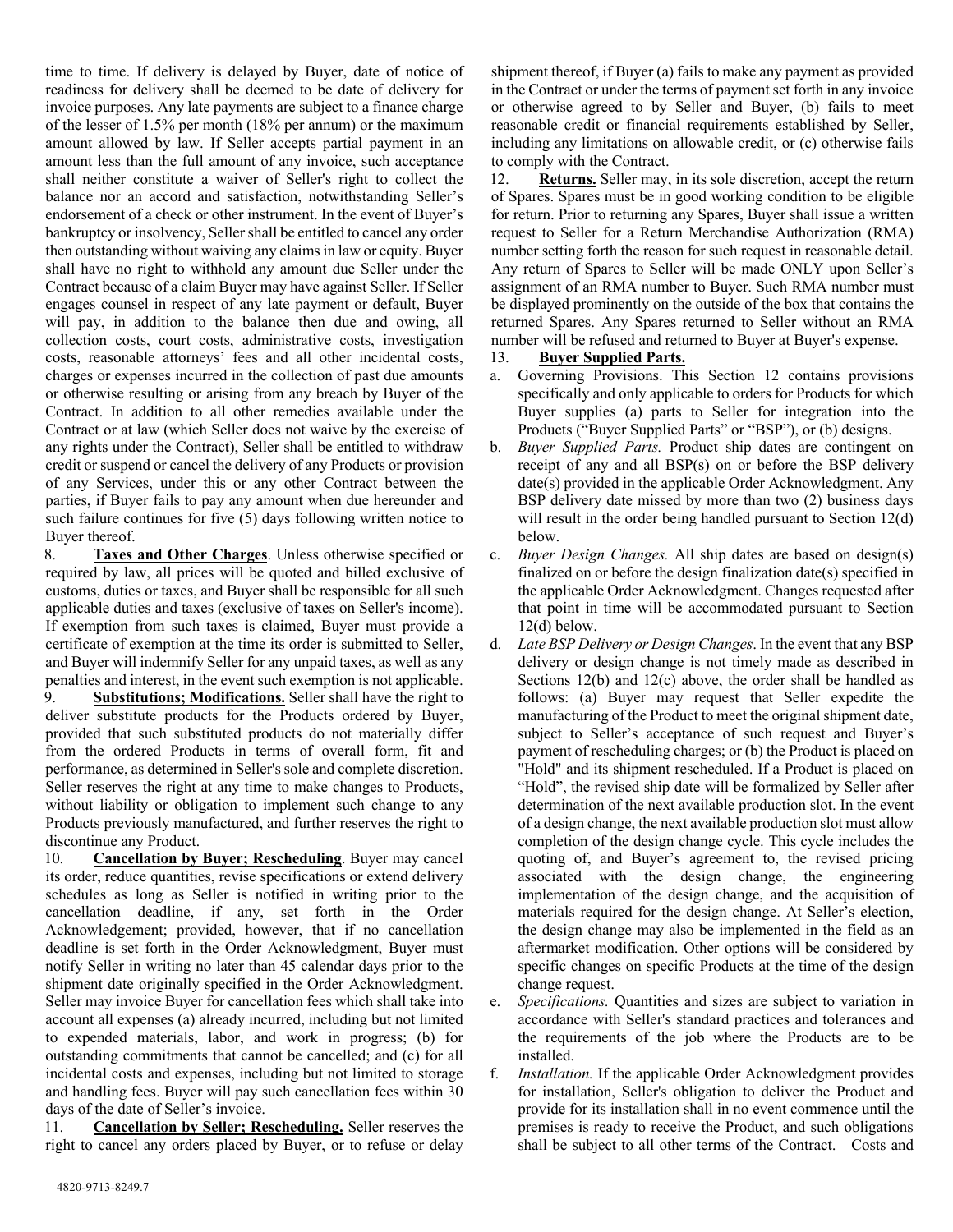expenses to Seller or its contractor of delays in installation due to interference by Buyer or other contractors working on the premises will be charged to the Buyer, and shall extend Seller's time of performance to the extent of such delay. Installation costs stated in the Contract are estimated, cover only installation of the Products specified herein, and do not cover any other costs, including, but not limited to, costs of electrical work, carpentry, plumbing, sweeping, mopping, dusting or general cleanup. Seller or its contractor shall not be responsible for removing or disposing of the packing material, cartons, boxes or other containers housing the Products. Buyer must inspect and accept or reject the Product and services performed by Seller within five (5) business days from the date of installation, or the Product and such services shall be deemed accepted by Buyer.

- 14. **Warranty**.
- **a. General.** [**The warranty applicable to the Products is located at www.hillphoenix.com/warranty and is incorporated herein by reference. The extended warranty provisions of the Warranty shall apply to the Products if an extended warranty is purchased by Buyer, as indicated on the applicable Order.]**
- **b. Additional Terms Pertaining to Warranties.** Deviations from published specifications which do not materially affect performance of the Products covered hereby shall not be deemed to constitute a breach of the Warranty. The Warranty is subject to the disclaimers and exclusions set forth therein.

15. **Intellectual Property Rights.** All intellectual property rights in, or relating to, the Products, Spares or Services, including but not limited to all technical data, processes, designs, drawings, engineering data, U.S. and foreign patents, patent applications, patent rights, trademarks and service marks (including common law rights, applications and registrations therefor), copyrightable and un-copyrightable works (including those in computer programs, drawings, designs, documentation and specifications), copyright registrations, trade secrets, proprietary rights in information (including in data, inventions, discoveries, know-how, formulas, processes, technical information and business information), license rights under the intellectual property rights of third parties and all other intellectual property rights whether or not subject to statutory registration or protection (collectively, "Intellectual Property Rights"), are owned by or licensed to Seller. The sale of any Products, Spares or Services to Buyer in no way conveys to Buyer, either expressly or by implication, any intellectual property ownership or license whatsoever, except as may be granted by the Seller in the materials which accompany the Products, Spares or Services upon delivery. Seller expressly reserves its ownership rights in and to its Products, Spares and Services, and asserts that additional restrictions may apply to the use of the Products, Spares or Services, as set forth in the applicable Products, Spares or Services documentation and other materials which accompany the Products, Spares or Services.

**a. Infringement Claims – Indemnification by Seller.** Seller will defend, indemnify and hold harmless Buyer and its officers, directors, employees, agents and shareholders from any liabilities, losses, costs and expenses (including without limitation reasonable out of pocket expenses for attorneys' fees and costs of litigation) (collectively "Losses") arising out of a claim made against Buyer by a third party (but excluding claims described in Section 14 (b)) for alleged infringement of any U.S. patent, trademark or copyright existing as of the effective

date of any Contract and relating to Buyer's lawful use of the Products purchased under such Contract in Buyer's business. Seller's obligations hereunder are contingent upon Buyer having made all payments to Seller then due at the time the claim arises and not otherwise being in breach of any provision of the Contract as well as Buyer's complying with the Indemnification Procedures outlined below. Seller may also, at any time, at its option: (i) procure for Buyer the right to continue to use the Products in question, free of any liability for such infringement; or (ii) direct Buyer to cease use of and not market or sell such Products and (1) modify the Products in question so that they become non-infringing; (2) substitute the Products in question with functionally equivalent non-infringing Products; or  $(3)$  in accordance with Section 11 above, accept the return of the Products against payment of the Products' then- depreciated value, computed on a three (3) year straight-line depreciation schedule commencing as of the date of delivery. The obligations set forth in this Section 14(a) shall be Buyer's sole and exclusive remedy and Seller's entire liability for any infringement of third party intellectual property rights as described in this Section  $14(a)$ .

- **b. Infringement Claims – Indemnification by Buyer.** Buyer shall indemnify, defend and hold harmless Seller and its officers, directors, employees, agents and shareholders from and against any Losses arising out of a claim made against Seller or its suppliers by a third party to the effect that any Products manufactured for or sold to Buyer infringe upon any patent, trademark, copyright or other intellectual property right, if such Products were manufactured pursuant to Buyer's designs, specifications, processes and/or formulas.
- 16. **Other Indemnification Claims.**
- **a. By Buyer.** Buyer shall defend, indemnify and hold harmless Seller and its officers, directors, employees, agents and shareholders from and against any and all Losses arising out of the use, operation or possession of the Products by Buyer or its affiliates, directors, employees, agents or representatives; the negligent or willful act or negligent or willful omission of Buyer or its affiliates, officers, directors, employees, agents or representatives; or the alteration or modification of the Products or the use or combination of the Products with other products, devices or services by Buyer or its affiliates, directors, employees, agents or representatives.
- **b. By Seller.** Seller agrees to defend, indemnify, and hold harmless Buyer and its officers, directors, employees, agents and shareholders from and against any and all Losses arising out of the negligent or willful act or negligent or willful omission of Seller or its affiliates, officers, directors, employees, agents or representatives; and any and all lien notices, lien claims, liens, encumbrances, security interests, or other lien rights of any kind filed by any party including without limitation, any subcontractor, which in whole or in part are based in Products or Services provided to Buyer.

17. **Indemnification Procedures.** Promptly after receipt of any written claim or notice of any action giving rise to a claim for indemnification, (a) the indemnified party shall notify the other party and provide copies of the claim and any documents relating to the same in its possession; and (b) the indemnifying party shall have control of the defense of any such claim and all negotiations for settlement or compromise provided, however, that the indemnified party shall have the right to approve defense counsel selected by the indemnifying party, such consent not to be unreasonably withheld or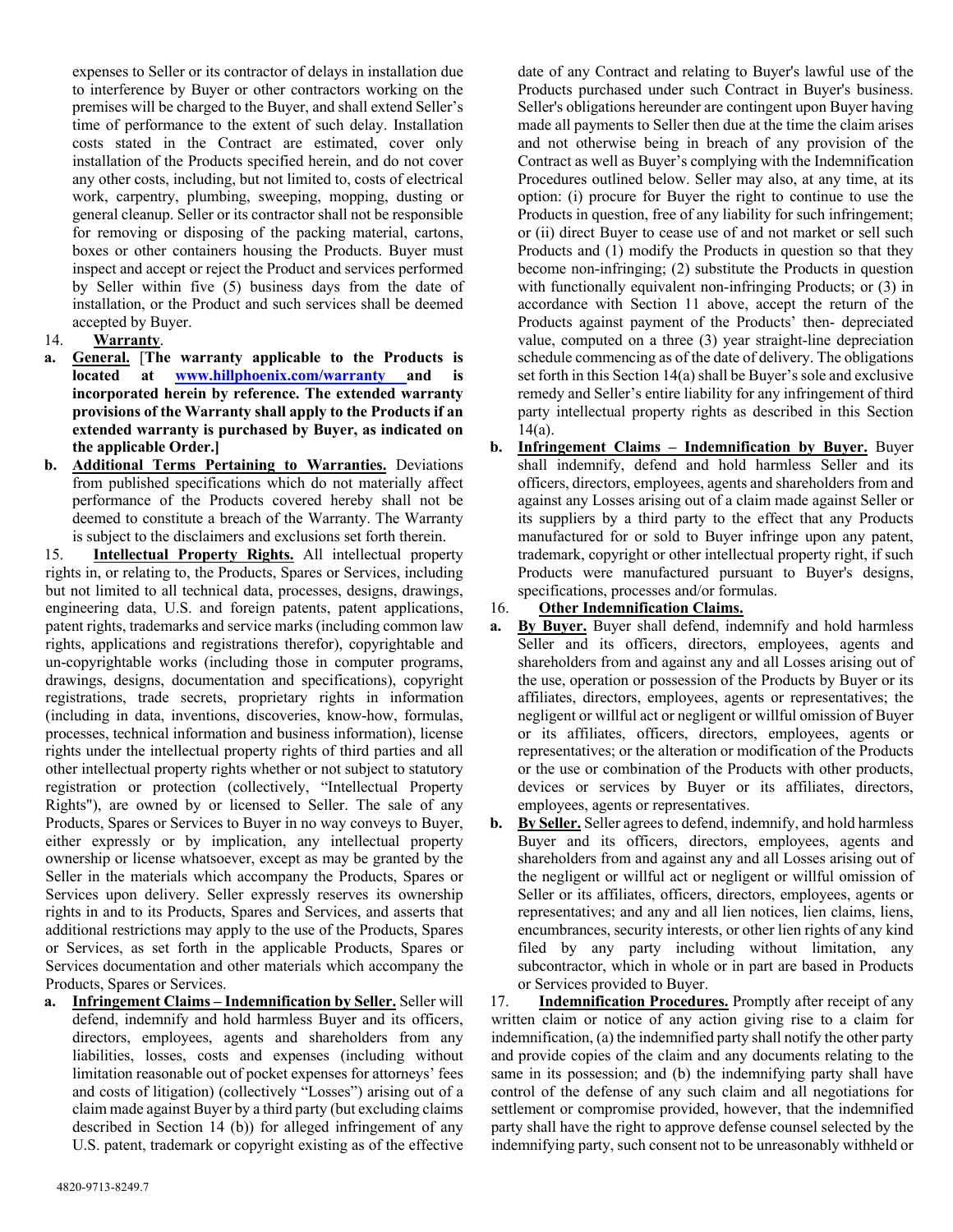delayed. In the event both the indemnified party and the indemnifying party are named in the claim and circumstances exist or may arise which would make the indemnifying party and the indemnified party adverse to each other or create a conflict of interest for the indemnifying party defending the indemnified party, the indemnified party shall be permitted to participate in the defense of the claim with counsel of its own choosing at the reasonable cost and expense of the indemnifying party; and (c) at the indemnifying party's reasonable request and expense, the indemnified party shall provide it with reasonable assistance for the defense of the claim. The indemnified party shall be entitled to employ counsel at its own expense to monitor the handling of the claim and neither party shall settle a claim that imposes on, or restricts the operations of, the other party or requires the other party to pay monies or make admissions without the written consent of such other party, which consent shall not be unreasonably withheld or delayed. If the indemnifying party fails to assume the defense of any claim within the prescribed period of time, then the indemnified party may assume the defense of such claim at the reasonable cost and expense of the indemnifying party. 18. **Confidential Information.** All non-public, confidential or proprietary information of Seller, including but not limited to, specifications, samples, patterns, designs, plans, drawings, documents, data, business operations, customer lists, pricing, discounts, or rebates, disclosed by Seller to Buyer, whether disclosed orally or disclosed or accessed in written, electronic or other form or media, and whether or not marked, designated, or otherwise identified as "confidential" in connection with the Contract is confidential, solely for the use of performing this Contract and may not be disclosed or copied unless authorized in advance by Seller in writing. Upon Seller's request, Buyer shall promptly return all documents and other materials received from Seller. Seller shall be entitled to injunctive relief for any violation of this Section. This Section does not apply to information that is: in the public domain; (b) known to Buyer at the time of disclosure; or (c) rightfully obtained by Buyer on a non- confidential basis from a third party. The parties agree that the provisions set forth in the NDA (if executed by the Parties), shall supplement and be in addition to the obligations of this Section. In the event of any conflict between this Contract and the NDA, the parties agree that the NDA shall control with respect to the obligations of confidentiality of information between the parties, and this Contract shall control with respect to the sale of any Products or Services.

19. **Data Security.** Buyer shall comply with the data protection and privacy legislation in all relevant countries and shall ensure that its employees, agents and contractors observe the provisions of that legislation. Buyer represents that it has developed and implemented and covenants that it will maintain effective information security policies and procedures that include administrative, technical and physical safeguards designed to (a) ensure the confidentiality, security, integrity and availability of Seller's Confidential Information provided hereunder; (b) protect against anticipated threats or hazards to the confidentiality, security, integrity and availability of such information; (c) protect against unauthorized access or use of such information; and (d) ensure the proper disposal of such information. Buyer shall promptly notify Seller of any breach of confidentiality by Buyer or any of its agents, disclosure of Seller's Confidential Information by Buyer or one of its agents or a breach of Buyer's information security policies or procedures. Notice shall be provided to Seller no later than 24 hours upon discovery of breach.

20. **Security Interest.** Buyer hereby grants to Seller, its

successors and assigns, a lien on and purchase money security interest in and to all of the right, title and interest of Buyer in, to and under the Products sold hereunder, wherever located, and whether now existing or hereafter arising or acquired from time to time, and in all accessions thereto and replacements or modifications thereof, as well as all proceeds (including insurance proceeds) of the foregoing, to secure payment of the purchase price of the Products. Default in payment of such price or any part of the price when due shall permit Seller, in its sole discretion, to declare all obligations of Buyer immediately due and payable, and in such event, Seller shall have all the rights and remedies of a secured party under applicable law. In connection with the security interest granted herein, Seller is expressly authorized, at its discretion, to file one or more financing statements or other notices under applicable law naming Buyer as debtor and Seller as secured party. Buyer will execute such documents requested by Seller to record and otherwise perfect this security interest.

- 21. **Limitation of Liability.**
- **a. Incidental and Consequential Damages.** SELLER'S LIABILITY WITH RESPECT TO THE PRODUCTS AND SERVICES PROVIDED HEREUNDER SHALL BE LIMITED TO THE AMOUNT RECEIVED BY SELLER FOR THE PRODUCTS OR SERVICES GIVING RISE TO ANY CLAIM HEREUNDER. SELLER SHALL NOT BE SUBJECT TO AND EXPRESSLY DISCLAIMS ALL INDIRECT, SPECIAL, EXEMPLARY PUNITIVE, CONSEQUENTIAL, INCIDENTAL AND CONTINGENT DAMAGES WHATSOEVER RESULTING FROM SELLER'S PERFORMANCE OR FAILURE TO PERFORM UNDER THE CONTRACT OR THE FURNISHING, PERFORMANCE OR USE OF ANY PRODUCTS SOLD OR SERVICES RENDERED PURSUANT HERETO, WHETHER DUE TO BREACH OF CONTRACT, BREACH OF WARRANTY, STRICT LIABILITY, PRODUCT LIABILITY, THE NEGLIGENCE OF SELLER OR OTHERWISE, AND WHETHER OR NOT SUCH LOSS WAS FORESEEABLE OR WHETHER SELLER HAS BEEN ADVISED OF THE POSSIBILITY OF SUCH DAMAGES.
- **b. Specifically Excluded Damages.** WITHOUT LIMITING THE GENERALITY OF THE FOREGOING, SELLER SPECIFICALLY DISCLAIMS ANY LIABILITY FOR PROPERTY OR PERSONAL INJURY DAMAGES, PENALTIES, DAMAGES FOR LOST PROFITS OR REVENUES, LOSS OF USE OF PRODUCTS OR ANY ASSOCIATED EQUIPMENT, COST OF CAPITAL, COST OF SUBSTITUTE PRODUCTS, FACILITIES OR SERVICES, DOWN TIME, SHUT DOWN OR SLOW DOWN COSTS, OR FOR ANY OTHER TYPES OF ECONOMIC LOSS, AND FOR CLAIMS OF BUYER'S CUSTOMERS OR ANY THIRD PARTY FOR ANY SUCH DAMAGES.
- **c. Remedies.** THE DAMAGE LIMITATIONS PROVIDED IN THESE TERMS AND CONDITIONS AND THE REMEDIES STATED HEREIN SHALL BE EXCLUSIVE AND SHALL BE BUYER'S SOLE REMEDY (EXCEPT AS OTHERWISE EXPRESSLY PROVIDED HEREIN). THIS LIMITATION ON LIABILITY SHALL SURVIVE FAILURE OF ANY ESSENTIAL PURPOSE.

22. **Insurance.** Seller represents that it has in place, and covenants to maintain in place for one year after completion of all obligations specified in any order by Buyer, insurance at its own cost and expense, in amounts and of the types customarily accepted in the